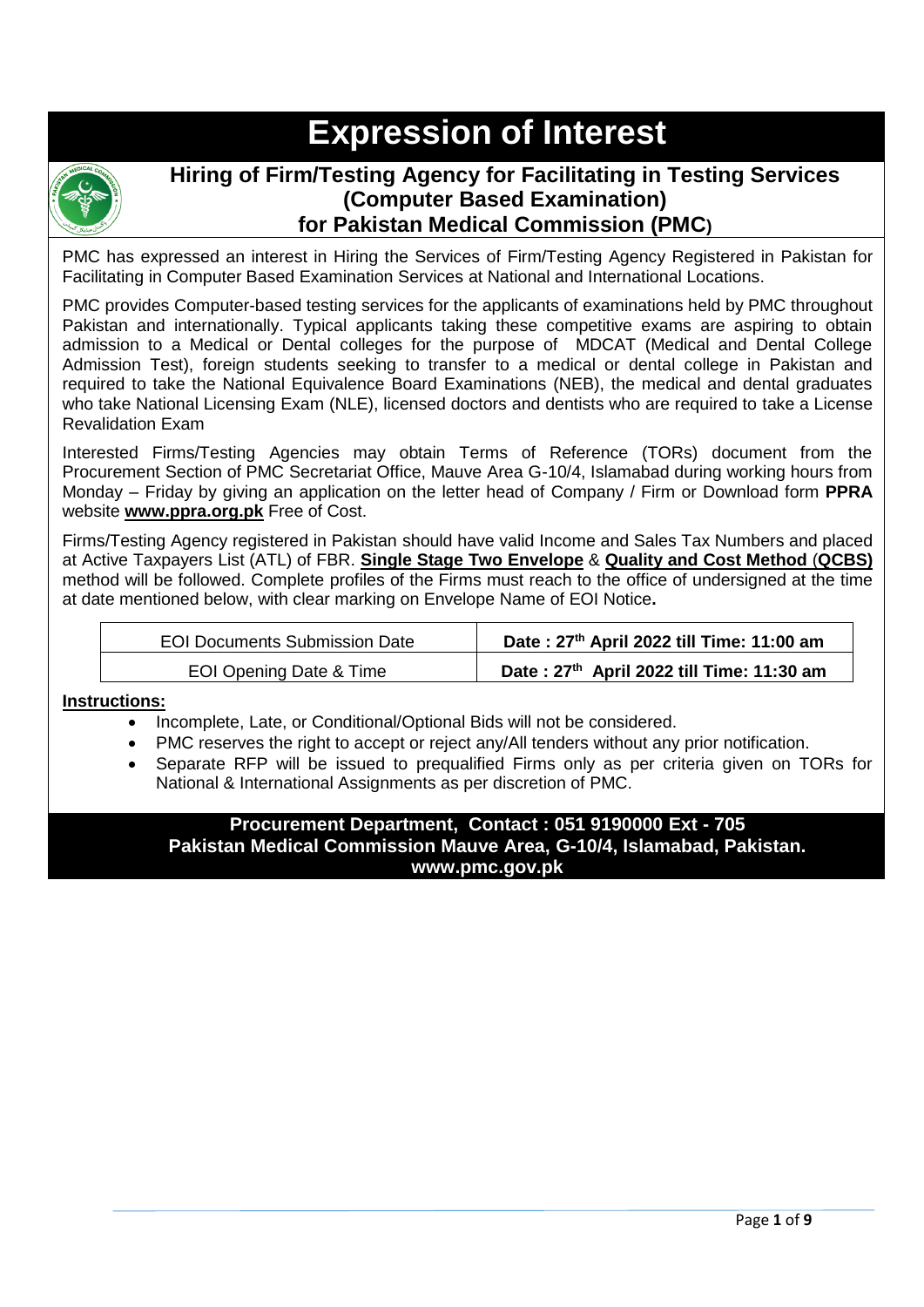# **Terms of Reference (ToRs)**

## **For**

# **Hiring of Firms/Testing Agency for Facilitation on Computer Based Examination including Provision**

## **(For National & International Locations)**

#### **1. Introduction**

PMC has expressed an interest in hiring the services of a services Firm/Testing agency for the **"Facilitation on Computer Based Examination"**

PMC provides computer-based testing services for the applicants of examinations held by PMC throughout Pakistan and internationally. Typical applicants taking these competitive exams are aspiring to obtain admission to a medical or dental college who take Medical and Dental College Admission Test (MDCAT), foreign students seeking to transfer to a medical or dental college in Pakistan and required to take the National Equivalence Board Examinations (NEB), the medical and dental graduates who take National Licensing Exam (NLE), licensed doctors and dentists who are required to take a License Revalidation Exam.

#### **2. Objectives and Scope**

The objectives of Hiring of Firms are as follows:

- **a)** Setting up of custom designed and self-controlled testing centers at a minimum of **Eight (8)** centers across Pakistan including **Islamabad, Karachi, Hyderabad, Lahore, Multan, Faisalabad, Peshawar, Quetta** or more as determined by PMC with a minimum capacity of 300-500 to students per center for series of examination throughout the year.
- **b)** Capacity to conduct test at multiple locations **worldwide** including Chicago, Doha, Dubai, London, Riyadh, Toronto.
- **c)** Ability to conduct and manage computer/tablet-based Exams throughout the year with a minimum daily capacity of 10,000 students
- **d)** Verification of the applicant's credentials using online interfaces provided by PMC and other third parties involved
- **e)** Issuance of verification code for testing center

#### **3. Eligibility Criteria**

"Eligibility & Responsiveness" requirements are as follows:-

- **1.** That it is a firm/company incorporated with the SECP/Societies Registration Act in Pakistan.
- **2.** Bidder(s) shall provide National Tax No. and Sales Tax No. The bidder should be on Active Taxpayers List (ATL) of both Income Tax and General Sales Tax of FBR.
- **3.** The Vendor must provide physical presence in Pakistan.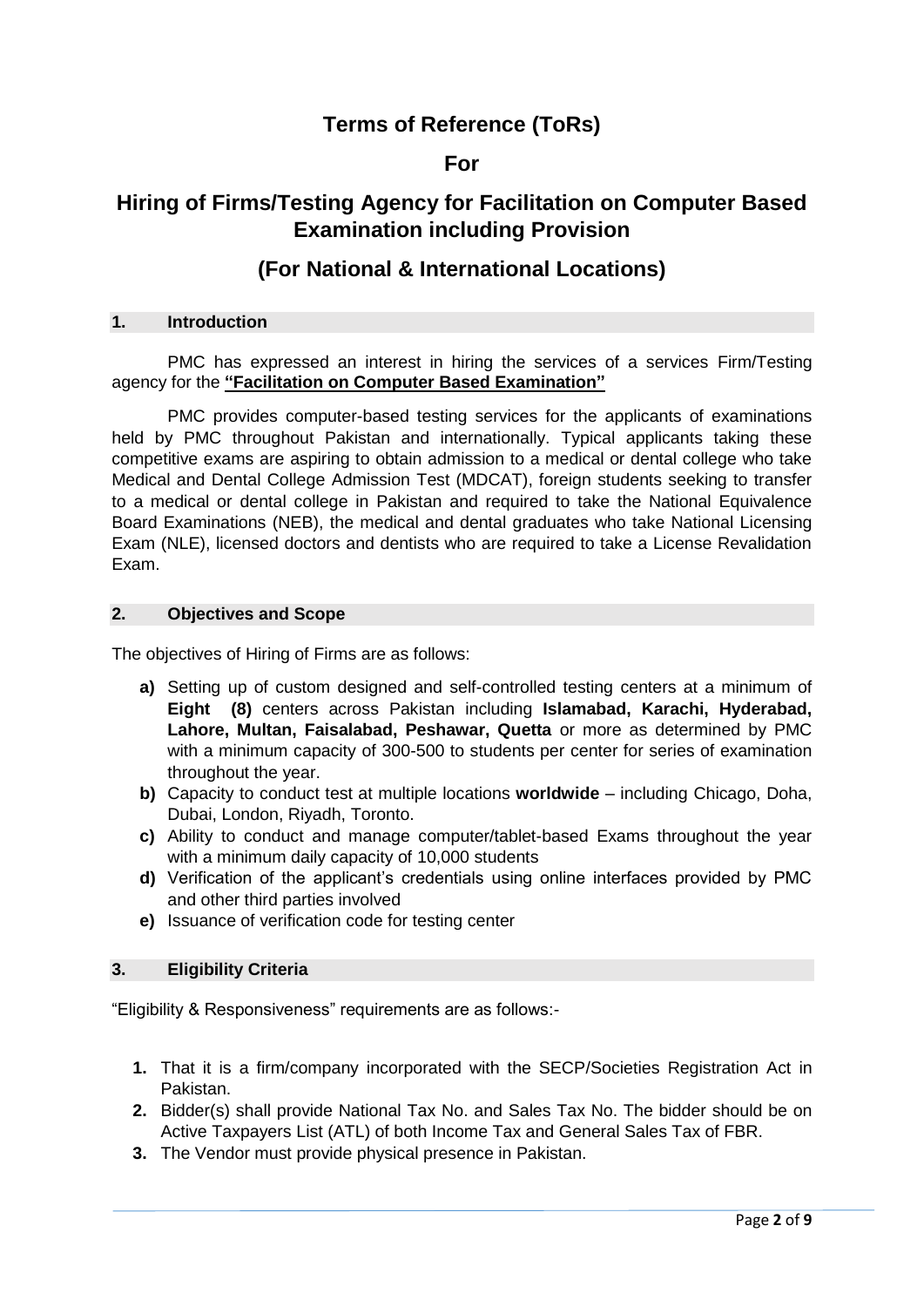- **4.** Provide Profile of Higher Management/Technical Expertise of Firm/Management and total number of Human Resource available to conduct Test nationally and internationally.
- **5.** Affidavit on judicial paper of never being blacklisted by any Public/Autonomous/Private Organization.
- **6.** To provide an undertaking and declaration that it is a firm/company with no direct or indirect relation with any medical or dental college/hospital/institute in Pakistan registered with PMC. Direct or indirect relationship includes common shareholders, directors or common management controls as part of a group of businesses.
- **7.** To provide undertaking that the bidder has the ability and capacity to provide services and hold an exam at any national or international center as selected by PMC.
- **8.** Bids shall remain valid for the period of 120 days
- **9.** Performance security **@ 5% of Total Contract cost** for the Successful Firms.

#### **4. Evaluation Criteria**

The parameters for evaluating the EOI responses are given against each requisite as under, whereas minimum of **70% marks** shall be required for qualification of a Firm for issuance of Request of Proposal Document for inviting Technical & Financial Proposals. RFP for National & International will be issued separately as per discretion of PMC:

**a)** Complete historical profile of the organization/firm/VJ with the information i.e. incorporation certificate, experience, corporate profile indicating years of operations, core competencies, management structure & systems etc. Information related to the provincial/regional/field offices, permanent/intermittent staff, panel of experts etc. shall be a pre-requisite. **[Max. Score = 20]**

**b)** Documentary Evidence of successfully implementing and conducting computer based competitive examinations National and internationally. Details of completed projects of similar nature, size and scale at International, & National Level with requisite information i.e. project description, cost of the project, client, duration, number of field staff hired/mobilized & managed, type& scale of field mobilization if any.

**[Max. Score = 40]**

| C) | Geographical experience/presence/Owned/Rented Locations of the firm at             |  |  |  |                      |  |
|----|------------------------------------------------------------------------------------|--|--|--|----------------------|--|
|    | International & National level, on similar assignments.                            |  |  |  | [Max. Score $= 15$ ] |  |
|    | d) Demonstrated Capacity/HR of conducting Computer                                 |  |  |  | Based Examination    |  |
|    | Public/Private Sector Projects.                                                    |  |  |  | [Max. Score = $15$ ] |  |
|    | e) Financial Soundness. For the said information, requirements & prescribed format |  |  |  |                      |  |
|    | have been given in the Instructions whose compliance is necessary.                 |  |  |  | [Max. Score = $10$ ] |  |

An Firm / Testing Agency to cover entire project update, will be selected through **"Quality & Cost Based Selection (QCBS) Method**".

## **Note:**

- $\triangleright$  Firm registered in Pakistan are only eligible to apply for both National and International Assignment.
- After Prequalification of Firms through EOI, RFP of National and International Assignment will be issued separately, based on Eligibility and Scoring criteria given in TORs.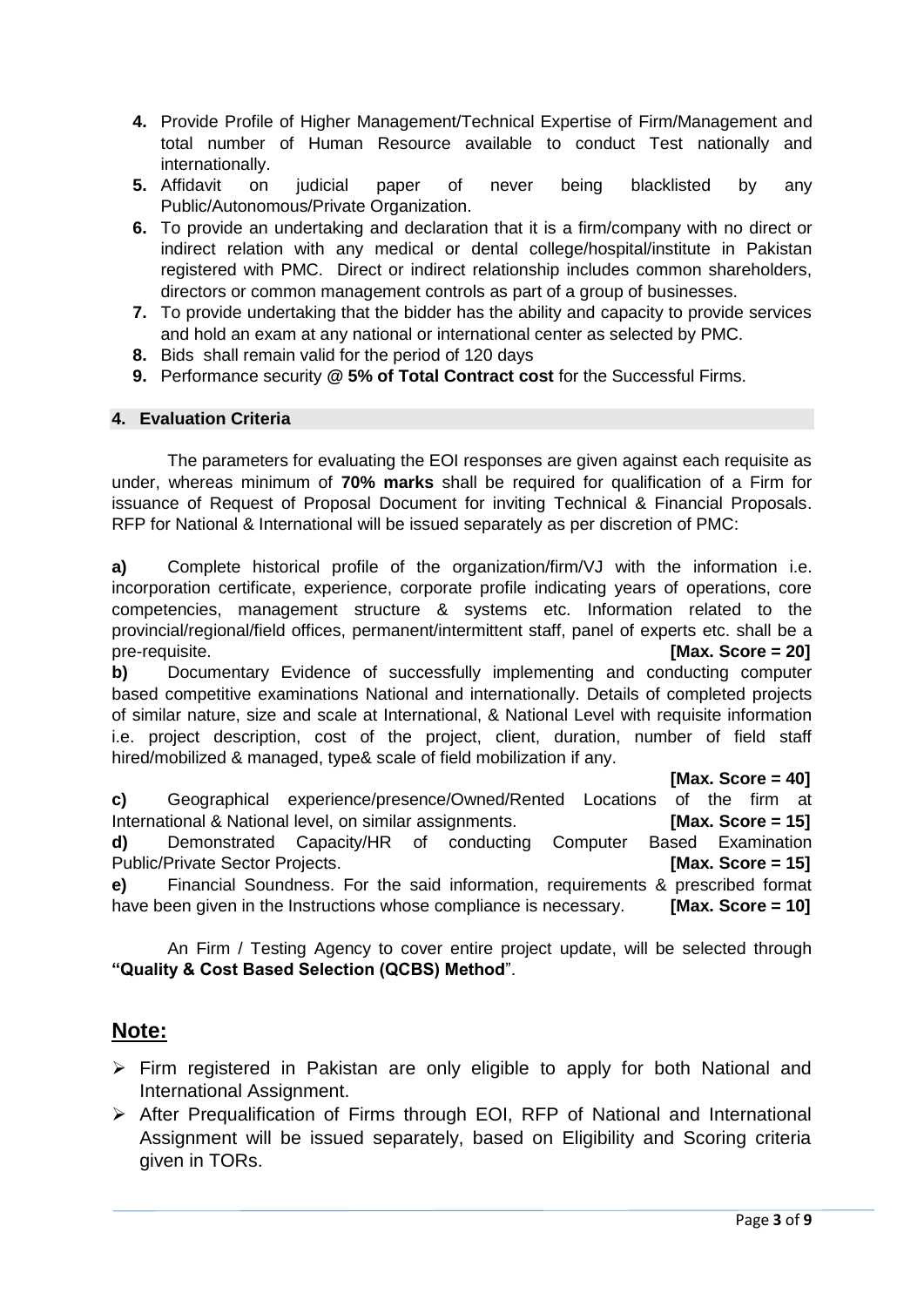Experience of National and International Assignments are scored separately i.e. in case if a Firm having no or Less Experience in International Assignments and qualify on national level that he may consider for issuance of National RFP based on Criteria Given.

#### **3. Scope of Work**

# a) **Exam Center Management**

- a. Bidder will be responsible for setting up exclusively self-controlled minimum 8 to 10 cities approved by PMC with minimum capacity of 300 to 500 students at one time and holding of minimum of two exams per day and each exam center being as per specifications provided by the PMC.
- b. The exam center must be equipped with cooling and heating system depending upon the season and should provide comfortable & secure environment for the applicants.
- c. The exam center should also have provision of a proper server room for IT Setup with Proper Air-conditioning (24/7).
- d. The exam center must be equipped with proper electricity back up and generators.
- e. Equipped with comfortable chair and the table for every applicant the seating arrangement must be reasonable for the applicant.
- f. Biometric verification or facial recognition solution of candidates is required at the time of registration and examination will be the responsibility of bidder.
- g. Scanning against Covid-19 symptoms and/or other contagious diseases will be the responsibility of bidder.
- h. PMC will provide setup a mechanism to reschedule applicants with denied entry in the center.
- i. Bidder will have to ensure that requisite security is provided within and outside the testing center.
- j. Invigilation ratio in the center should at least be 1:30 at all points of time with 1 chief invigilator.

#### **4. Timelines**

Initially the contract period is of 1 Years, which will be extended based on Performance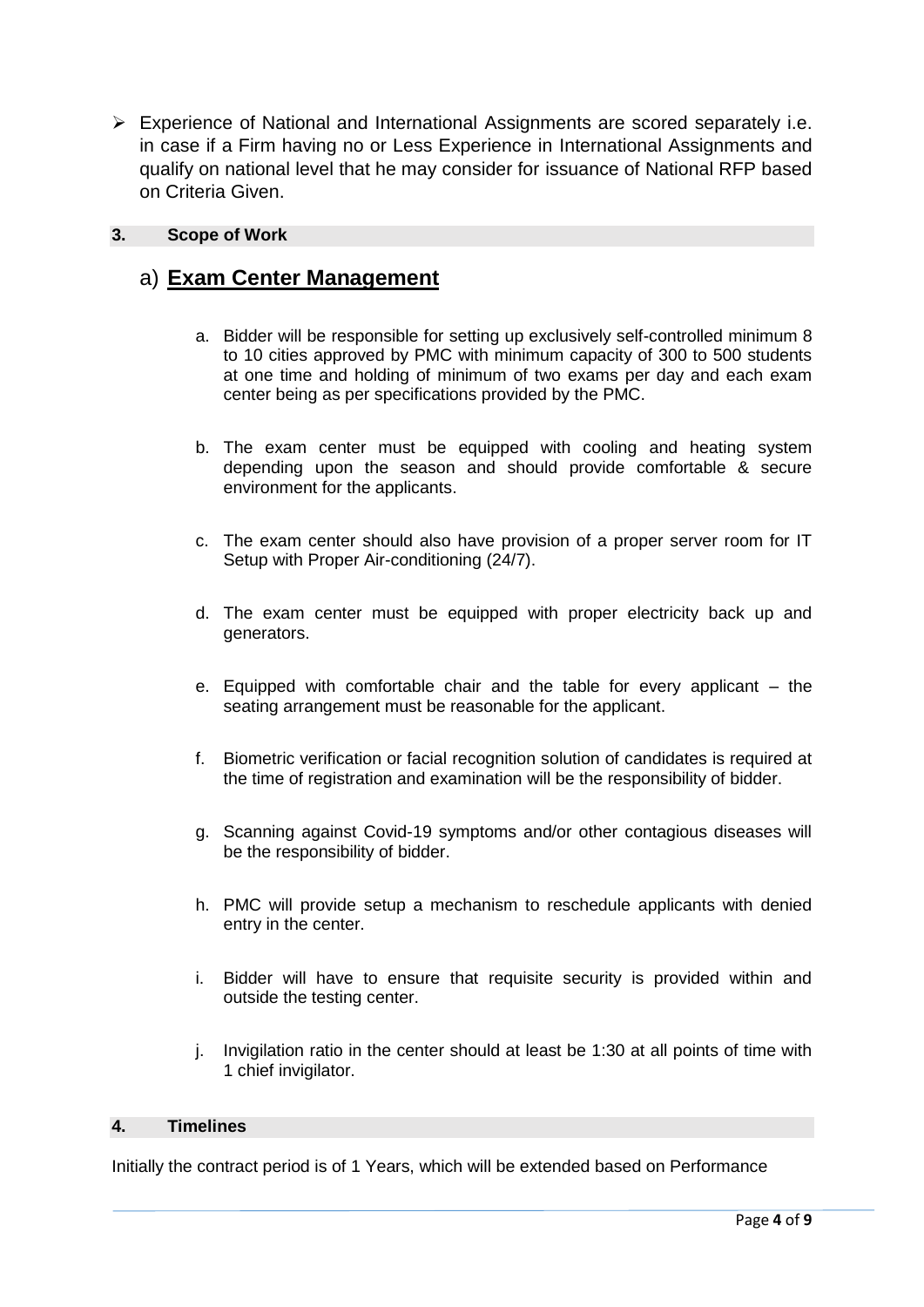#### **5. Method of Selection**

A Firm/Testing agency will be selected through **"Quality & Cost Based Selection (QCBS)**  Method" giving weightage of **80% to Quality & 20% to Cost**.

#### **6. Annexure**

#### **Annexure-A**

Kindly provide all details required in below table also provide page number where the evidence of the documents are available.

**Required Documents:**

| <b>Sr</b>               | <b>Description</b>                                                                                                            | <b>Attached (Yes/No)</b> | <b>Page Number</b> |
|-------------------------|-------------------------------------------------------------------------------------------------------------------------------|--------------------------|--------------------|
| $\mathbf{1}$            | <b>Detailed Profile of Firms</b>                                                                                              |                          |                    |
| $\overline{2}$          | Details of Offices available<br>Nationally and Internationally                                                                |                          |                    |
| $\overline{3}$          | Registration Certificates i.e. SECP<br>/Societies Registration Act etc.                                                       |                          |                    |
| $\overline{\mathbf{4}}$ | <b>FBR Registration Documents</b>                                                                                             |                          |                    |
| 5                       | Experience Details of similar nature<br>projects of Last 3 Years (National<br>and International) as per<br>provided Annexures |                          |                    |
| 6                       | Service Offered & Capabilities<br>related to registration, conduct<br><b>Result Examination</b>                               |                          |                    |
| $\overline{7}$          | <b>Types of Operational Examination</b><br>(State Bespoke, Hybrid, Package)                                                   |                          |                    |
| 8                       | Maximum Number of centers in<br>Pakistan where simultaneously an<br>exam was managed                                          |                          |                    |
| 9                       | Maximum number of<br>computers/tablets used in exam<br>across all centers                                                     |                          |                    |
| 10                      | Maximum number of self-owned<br>servers used in the conduct and<br>management of an examination                               |                          |                    |
| 11                      | Profiles of Technical Experts/Top<br>Management                                                                               |                          |                    |
| 12                      | <b>Financial Soundness Audited</b><br><b>Statements of last 2 Years</b>                                                       |                          |                    |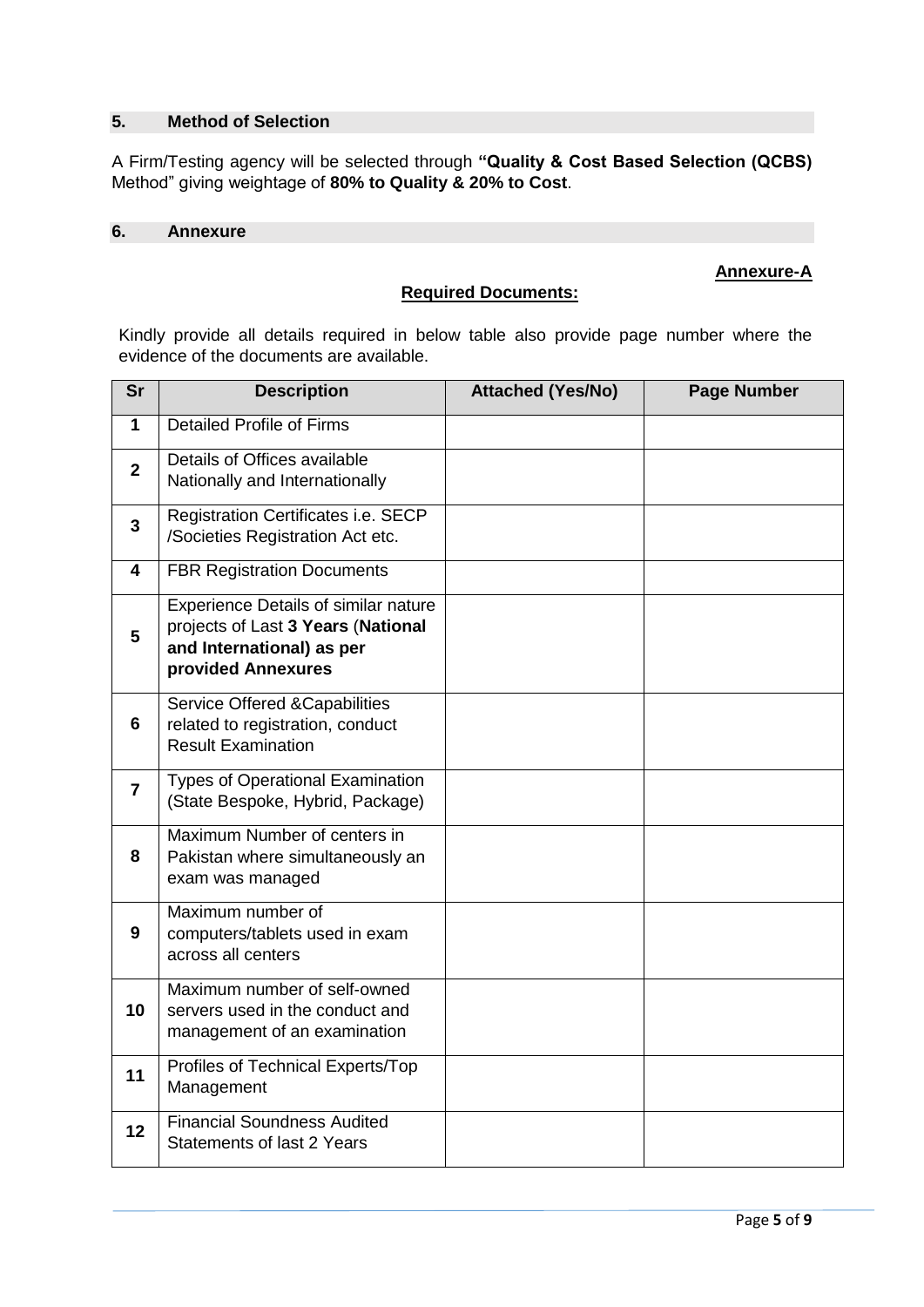| 13 | <b>Total Number of Employees</b><br>National &International                                                                                                                                  |  |
|----|----------------------------------------------------------------------------------------------------------------------------------------------------------------------------------------------|--|
| 14 | Affidavit on judicial paper of never<br>being blacklisted by any<br>Public/Autonomous/Private<br>Organization.                                                                               |  |
| 15 | Undertaking and declaration that it<br>is a firm/company with no direct or<br>indirect relation with any medical or<br>dental college/hospital/institute in<br>Pakistan registered with PMC. |  |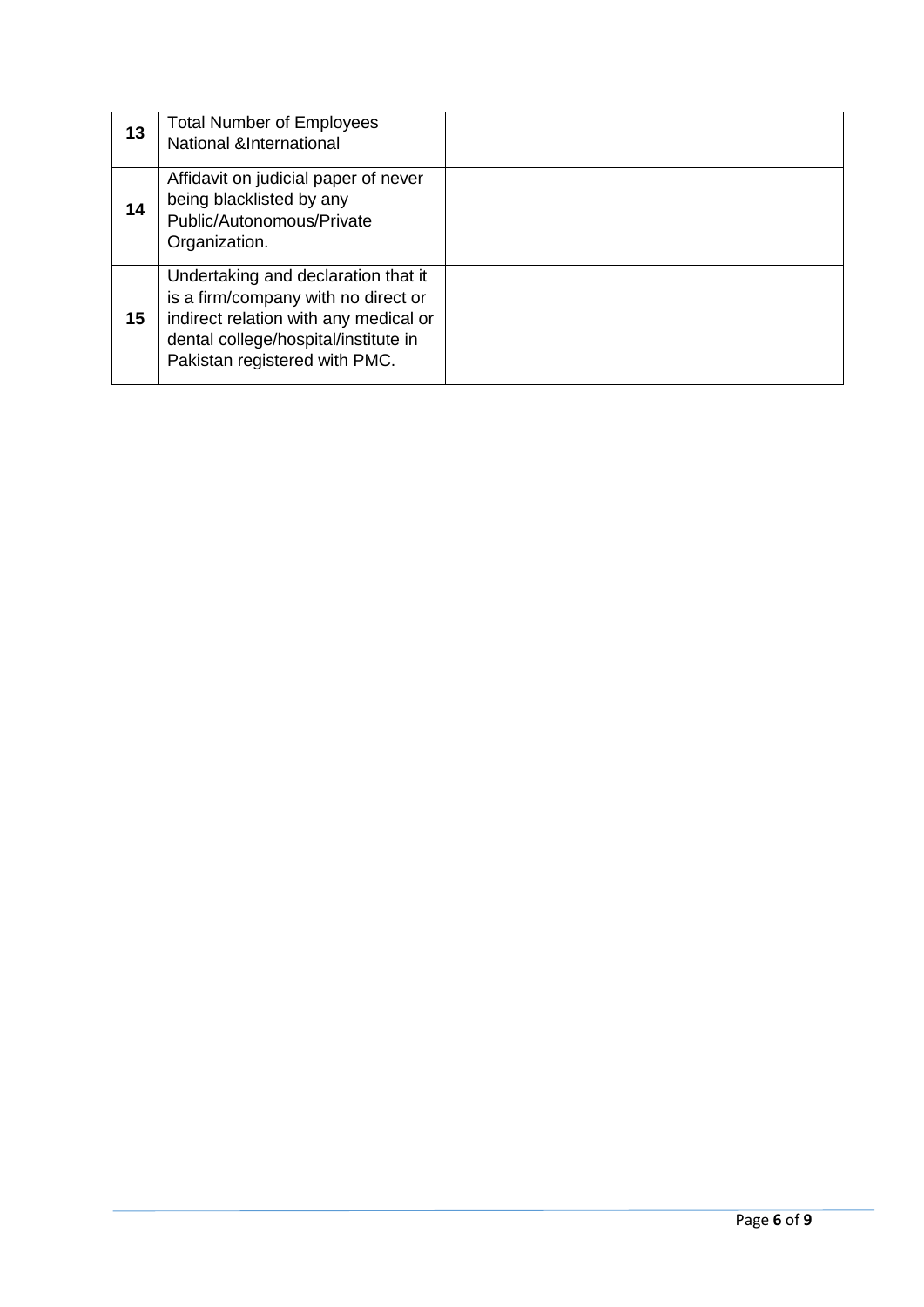# **Project Details**

## **Annexure-B**

Details of the Similar Nature Projects During last 3 Years

|                         |                                                                 | Project #1     |
|-------------------------|-----------------------------------------------------------------|----------------|
| Sr#                     | <b>Description</b>                                              | <b>Details</b> |
| $\mathbf 1$             | <b>Project Title</b>                                            |                |
| $\mathbf{2}$            | <b>Client Details</b>                                           |                |
| $\overline{\mathbf{3}}$ | Date of<br>Commencement<br>(MM/YYYY)                            |                |
| $\overline{\mathbf{4}}$ | Date of Completion<br>(MM/YYYY)                                 |                |
| 5                       | <b>Project Status</b><br>(Completed/Not<br>Completed/Cancelled) |                |
| $\boldsymbol{6}$        | Value of the Project<br>(PKR)                                   |                |
| $\overline{\mathbf{z}}$ | Details of the Project                                          |                |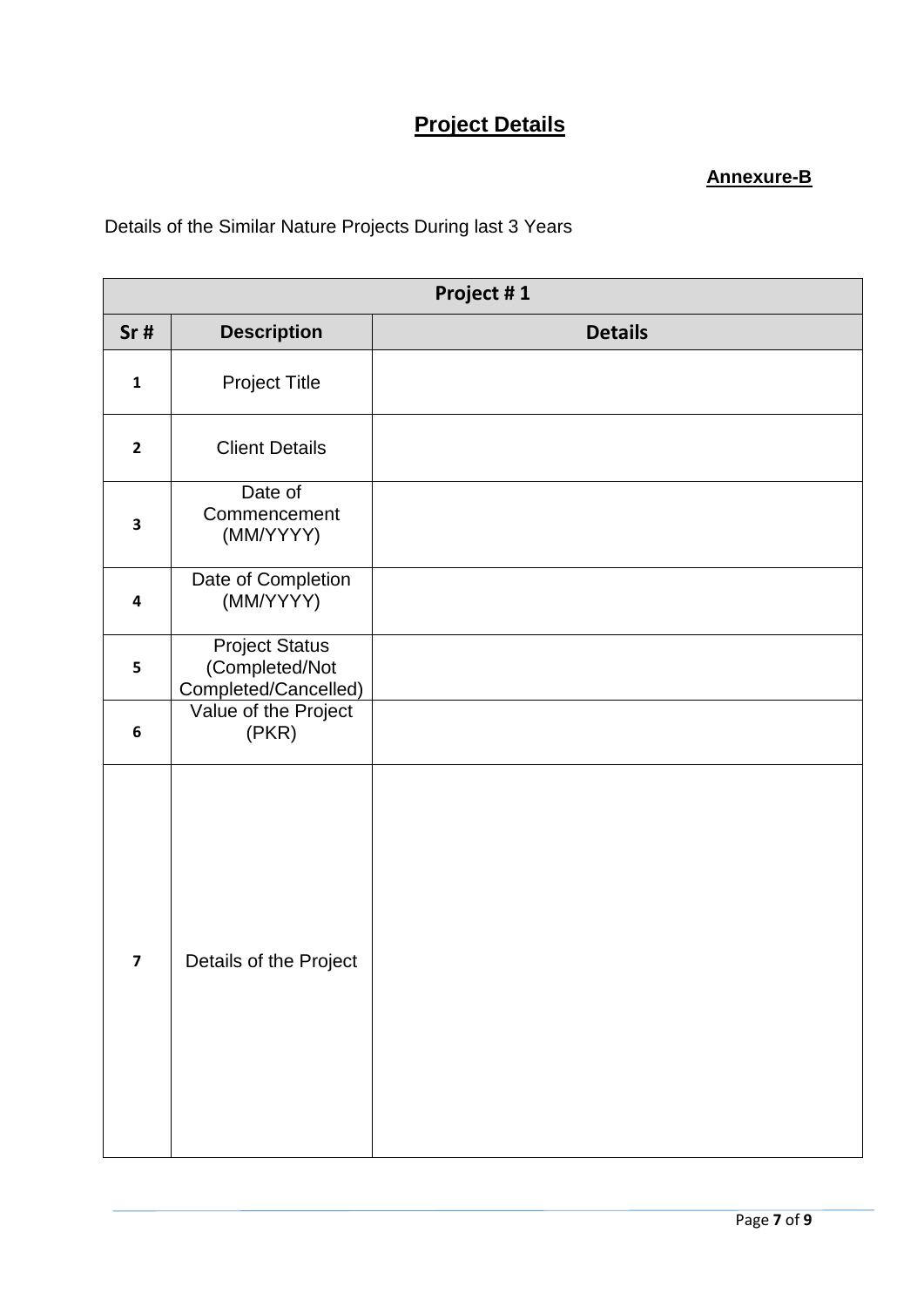| Project #2              |                                                                 |                |  |  |
|-------------------------|-----------------------------------------------------------------|----------------|--|--|
| Sr#                     | <b>Description</b>                                              | <b>Details</b> |  |  |
| $\mathbf 1$             | <b>Project Title</b>                                            |                |  |  |
| $\mathbf{2}$            | <b>Client Details</b>                                           |                |  |  |
| 3                       | Date of<br>Commencement<br>(MM/YYYY)                            |                |  |  |
| 4                       | Date of Completion<br>(MM/YYYY)                                 |                |  |  |
| 5                       | <b>Project Status</b><br>(Completed/Not<br>Completed/Cancelled) |                |  |  |
| 6                       | Value of the Project<br>(PKR)                                   |                |  |  |
| $\overline{\mathbf{z}}$ | Details of the Project                                          |                |  |  |